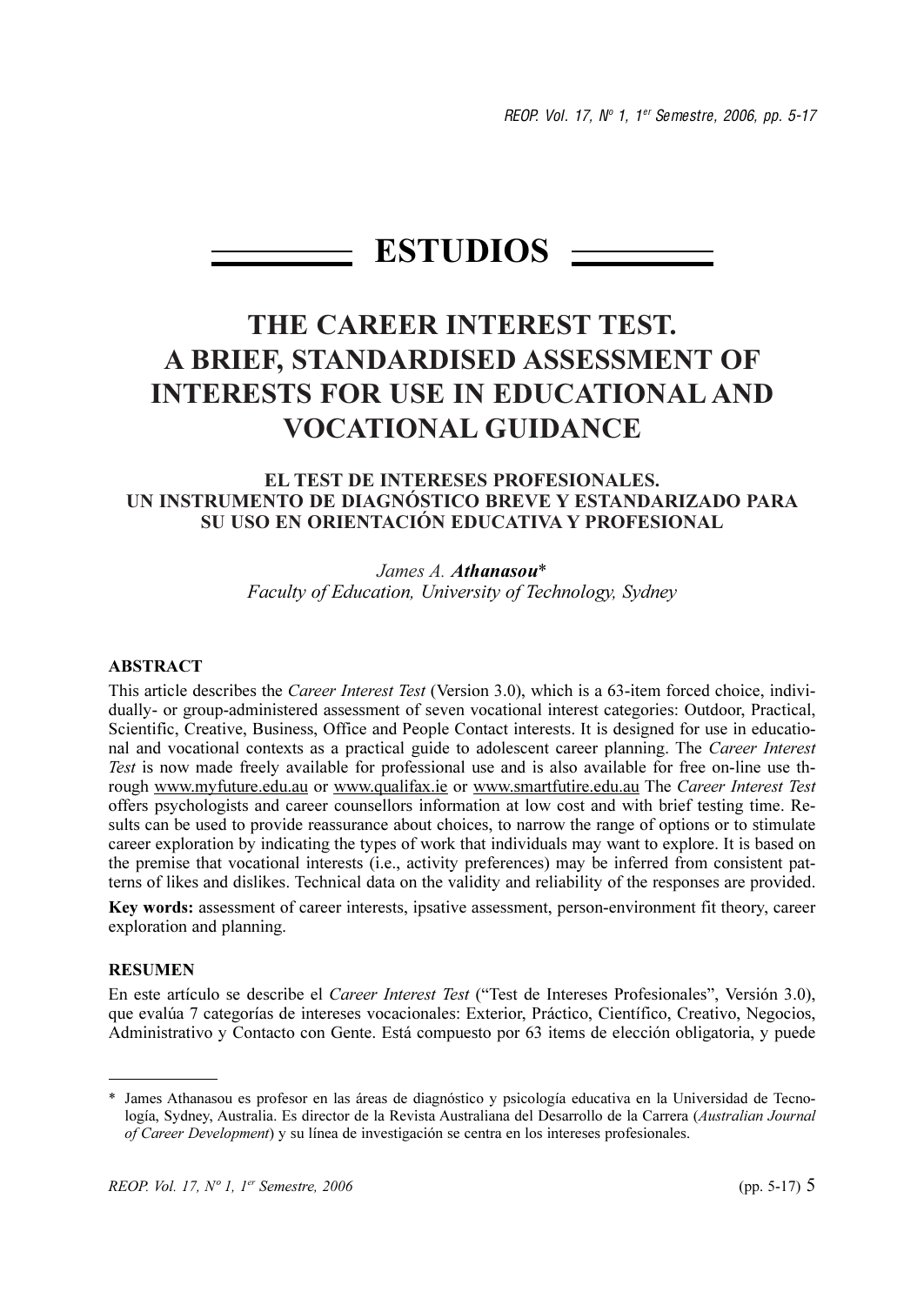administrarse de forma individual o grupal. Su finalidad es la de proporcionar un instrumento práctico que sirva de guía para la planificación de la carrera de adolescentes, complementándose con otros instrumentos y técnicas de orientación educativa y profesional. El Career Interest Test está disponible de forma gratuita para su uso profesional (para aplicaciones a pequeña escala), y también se puede acceder al mismo a través de las siguientes direcciones: www.myfuture.edu.au, www.qualifax.ie o www.smartfutire.edu.au (en inglés, también ha sido traducido para el Medio Oriente y Asia del Sur). La elaboración de este instrumento de diagnóstico formaba parte de un proyecto de investigación longitudinal (Athanasou, 1986, 1990, 2003), que ha culminado con su publicación en el dominio público, además de los resultados obtenidos con la muestra participante.

El Career Interest Test proporciona información a psicólogos y orientadores con un bajo coste, y en poco tiempo. Los resultados pueden utilizarse para ayudar a reafirmar las elecciones realizadas, reducir el abanico de opciones disponibles, o potenciar la exploración de la carrera al señalar tipologías de trabajo concretas que los sujetos pueden querer explorar en más detalle. Se basa en la premisa de que los intereses vocacionales (es decir preferencias de actividad), pueden ser inferidos a partir de patrones consistentes de cosas que nos gustan, y cosas que no nos gustan.

El artículo comienza con una breve fundamentación teórica del test, haciendo referencia a los modelos y a las tipologías de intereses en las que se basa. Describe el tipo de evaluación que proporciona (ipsativa, ya que el sujeto se compara consigo mismo y no con un grupo), la forma de aplicación y la interpretación de puntuaciones. Se proporcionan los datos técnicos de validez y fiabilidad obtenidos en una muestra nacional australiana, en el ámbito rural y urbano. Concluye con algunos comentarios sobre su utilidad, las categorías de intereses, su uso en distintos países y sus limitaciones. Por último, el autor hace alusión a las críticas que muy acertadamente se han hecho al uso indiscriminado de *tests* e inventarios de intereses sin tener en cuenta otros factores y a la excesiva dependencia de la teoría de rasgos y factores, argumentando aún así que las personas pueden construir su plan de carrera basándose en sus preferencias e intereses y buscando el ambiente más adecuado a su personalidad. De este modo, los intereses profesionales pueden integrarse como un elemento dinámico y continuo dentro de una perspectiva constructivista de orientación para la carrera.

Palabras clave: evaluación de los intereses profesionales, evaluación ipsativa, teoría de la interacción persona-ambiente, exploración y planificación de la carrera.

## **Introduction**

The purpose of this article is to describe the *Career Interest Test* (Athanasou, 1988) that was developed originally for use in Australia. This report provides some background and technical data on the *Career Interest Test*, which is intended for use by career advisers, vocational guidance officers, psychologists and rehabilitation or employment counselors. Except for large-scale use the *Career Interest Test* has been placed in the public domain so that it is available to a wider audience and freely for single use in professional educational or vocational contexts. It may also be accessed through national web-sites such as www. myfuture.edu.au as well as www.smartfuture.qld.gov.au. Version 3.0 of the Career Interest Test forms the backbone for the career exploration components of these sites. Version 4.0 is a commercial version available only for large-scale users (for example, Qualifax http:// www.qualifax.ie in Ireland, private and government users in Australia). Versions of the Career Interest Test have been translated for use in the Middle-East and South-east Asia. The development of this assessment was part of a long-term program of research (see Athanasou, 1986, 1990, 2003) that has culminated in the placing of the Career Interest Test in the public domain.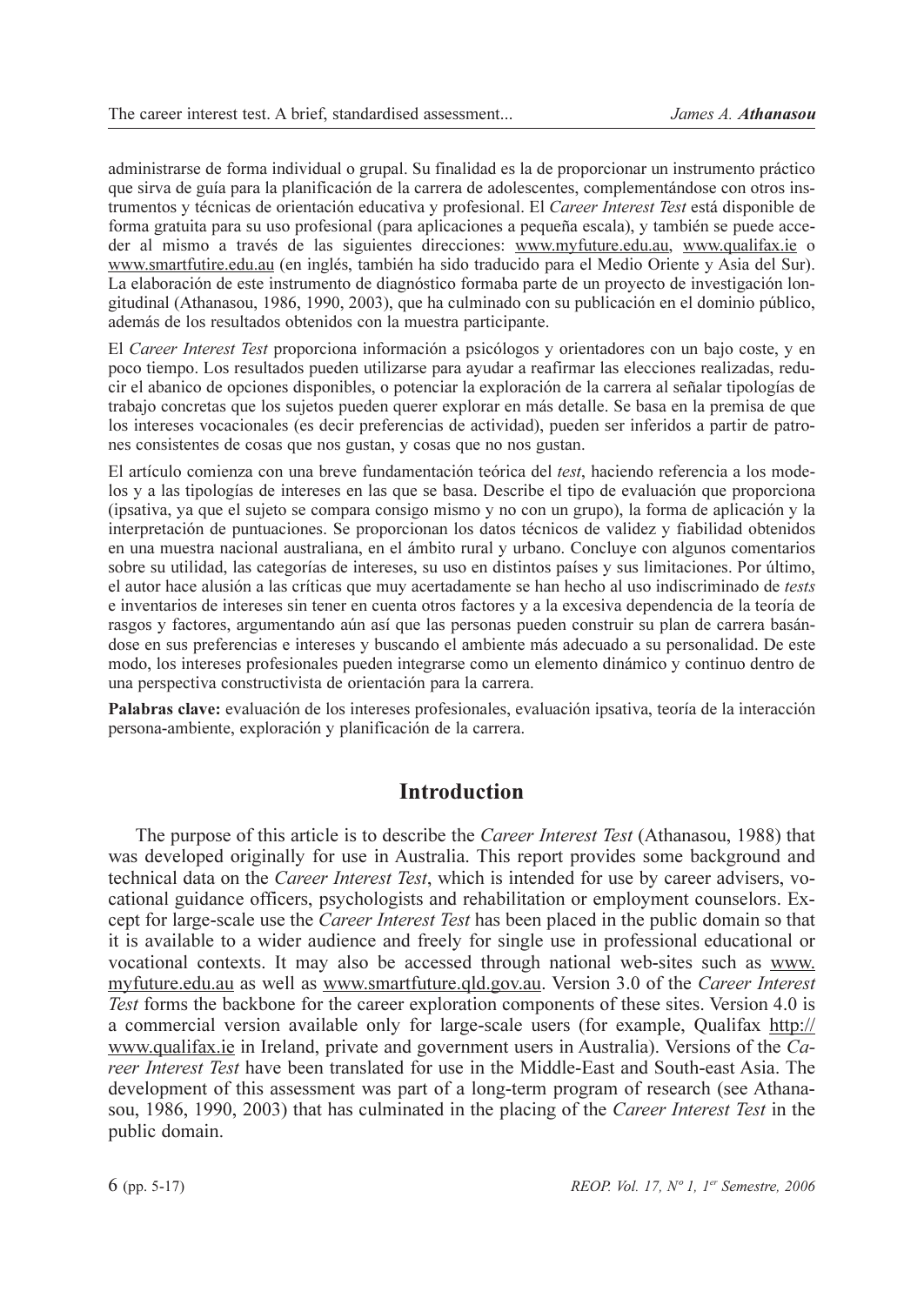## **Background**

The seven career interests assessed are categorised as Outdoor, Practical, Scientific, Creative, Business, Office and People Contact work interests. The seven areas assess an individual's preferences for participating in different types of work activities, subjects and activities. These can be equated directly with the Holland (1997) classification of vocational types (Realistic = Outdoor, Practical; Investigative = Scientific; Artistic = Creative; So $cial =$  Personal contact; Enterprising = Business; Conventional = Office). Specifically, the Career Interest Test comprises 63 questions made up of 126 forced choices from 18 Outdoor, 18 Practical, 18 Scientific, 18 Creative, 18 Business, 18 Office and 18 People Contact items. Every item had to meet criteria of recognition and familiarity.

Central to the Career Interest Test are the seven interests that give a broad coverage of the two fundamental work-task dimensions of People versus Things and Data versus Ideas (see Figure 1; after Prediger, 1981). Each category embodies the notion that a vocational interest includes a broad and complex set of consistent likes and dislikes that act as reinforcers and discriminative stimuli (see Savickas, 1999 for an outline of the history, origins and psychology of vocational interest). The prognostic value of such likes and dislikes was seen in the early development of the occupationally-keyed scales that characterised the Strong Vocational Interest Blank (see Strong, 1943) and that discriminated an occupation from a general reference sample. Later developments in interest assessment focused on homogeneous or basic interest scales that shared similar content and the Career Interest Test follows in the traditions of Roe (1956), Kuder (1960), Holland (1997) and the general occupational themes of the *Strong Interest Inventory* (e.g., Hansen & Campbell, 1985).



**FIGURE 1.** Career Interest Test categories and work-task dimensions.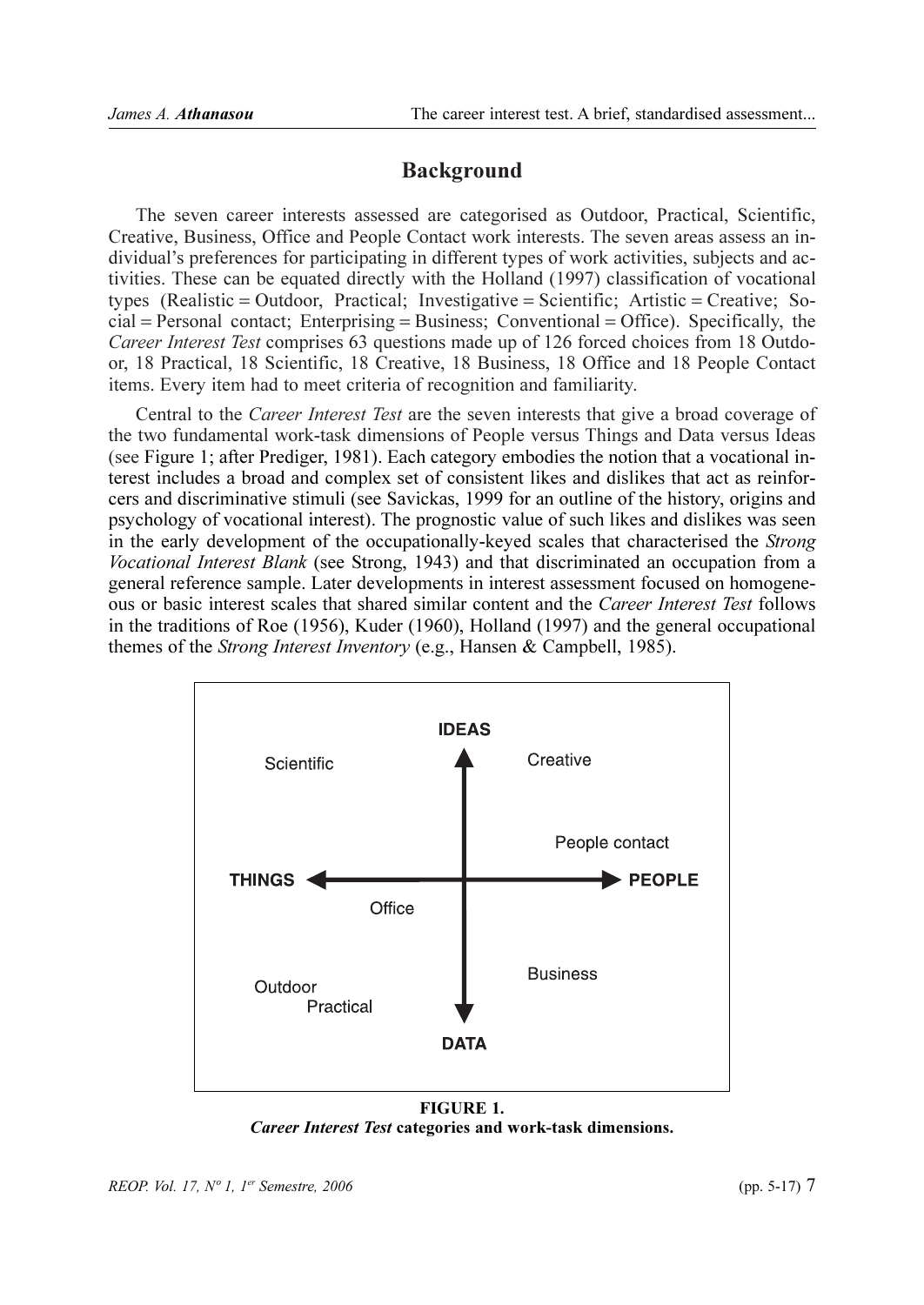Broadly speaking, the *Career Interest Test* is founded on a person-environment fit theory that categorises both occupations and people in parallel ways. As a basis for career choice, it is considered that - other things being equal - people possessing interests similar to a particular occupational category will probably find that type of employment rewarding. Prediger (1999, pp. 298-299), however, cautioned against a mindless trait-factor matching or a simplistic test-and-tell approach and urged the incorporation of other factors, such as abilities into the career exploration process:

... the goal is not to find the ideal match. Rather, the goal is to say, for example, "Here are some other occupations that attract persons who are similar to you in important ways. You might want to check them out."

## **Ipsative assessment**

The psychometric basis of the *Career Interest Test* lies in Thurstone's (1927) law of comparative judgement and the use of a pair-comparison methodology. A person chooses between pairs of occupations, pairs of subjects or pairs of activities. This means that the Career Interest Test provides an ipsative assessment, that is, one in which the person is compared against themselves. The results are not norm-referenced (*i.e.*, compared against a group). It seeks to answer the question - "Which career fields are of greatest and least interest to me?" Accordingly, an idiographic approach to interest measurement was chosen for the Career Interest Test.

An idiographic approach assesses the individual within themselves. These approaches have a long tradition in interest measurement and were popularised in the historically famous Kuder Preference Record (Kuder, 1960). An idiographic approach does not rely on percentile ranks or standard scores, which are used in some instruments to indicate the percentage of persons in a norming sample who had scores the same as or lower than an individual's score. It should be emphasised that standing at say the 50<sup>th</sup> percentile can mean quite different things depending on the nature of the normative sample - men, women, high school pupils, employees, applicants or guidance clients. Moreover, users cannot interpret differences in percentile ranks as absolute differences in level of interest. In contrast, the idiographic approach to interest measurement focuses on the individual and considers the overall pattern of interests within the person.

## **Administration and interpretation**

The Career Interest Test was designed for persons 15-18 years who want to explore and understand their pattern of vocational interests. It is not considered suitable for adult populations for whom a related Career Interest Card Sort (Athanasou & Hosking, 1998) was developed. Completion of the *Career Interest Test* requires the voluntary and active participation of respondents in a non-threatening setting where people understand the purpose of the assessment.

The administration takes approximately 10 minutes. It is designed to be administered individually and verbally on a one-to-one basis and therefore does not involve any reading re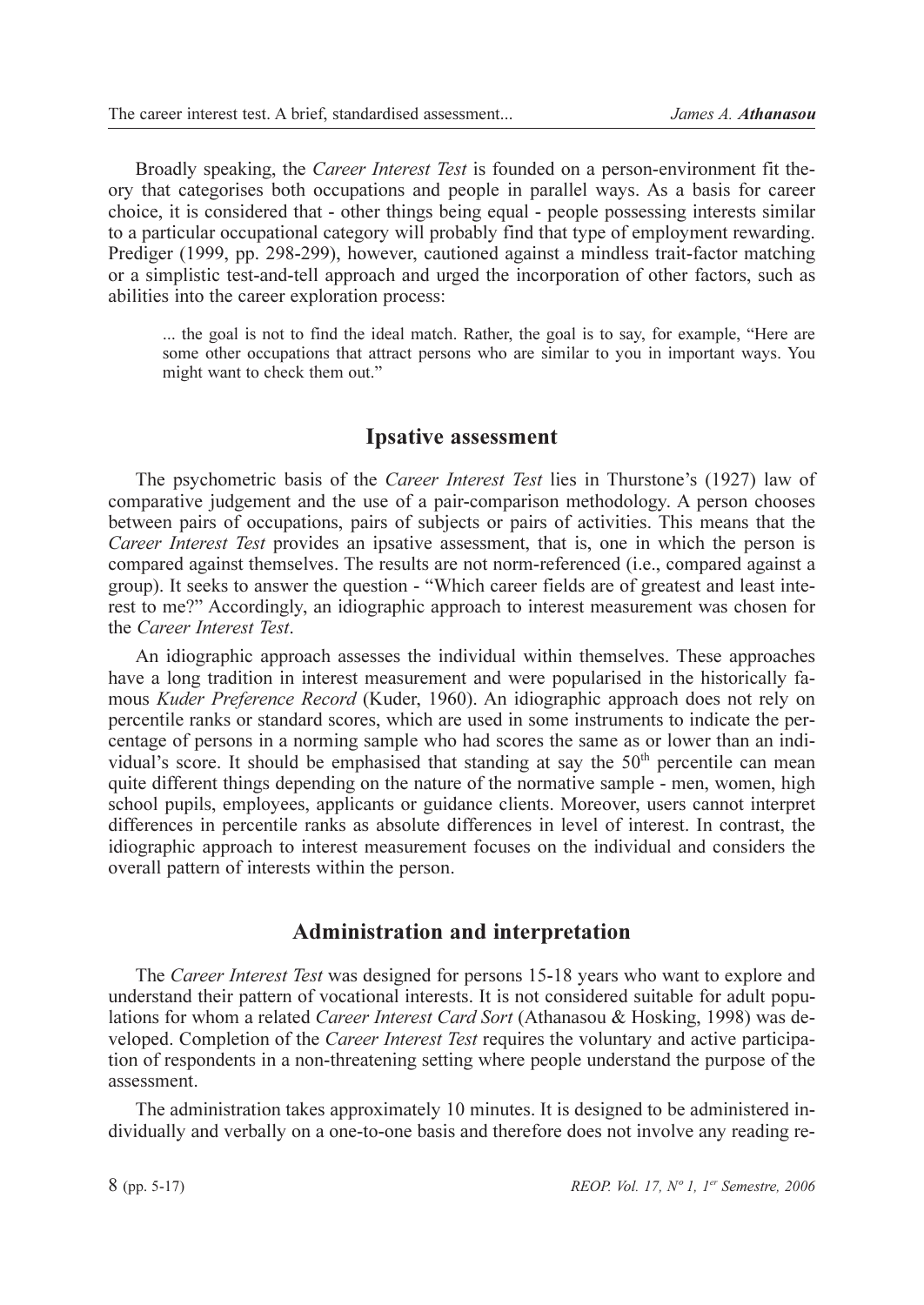quirements for the respondent. Of course, it is also possible to use it as a paper-and-pencil instrument with classes or groups for career education, job-seeking or research purposes. The administration is straightforward - one establishes rapport and introduces the exercise. The person is simply asked, "Which would you prefer to do? Grow crops or fix machines?, Diagnose an illness or fly a plane?, Design buildings or work in a science lab? etc.". The responses are recorded by the user on a separate answer sheet and the administrator continues until all 21 occupational pairs have been asked. The administrator introduces the second section that deals with 21 pairs of courses and the person is asked, "Which would you like to learn? Geography or Technical drawing? Chemistry or Metalwork? Music or Bio $logy$ ? etc." again, one continues until all 21 pairs of courses have been completed. The last section deals with activities, and the person is asked, "Which would you like to do? Look after animals or operate power tools? Experiment in a lab or fix cars? Create a sculpture or dissect specimens? etc.". Users are encouraged to administer this instrument in a conversational tone, to provide introductions to each section and to provide additional explanations to assist those who may be unfamiliar with terms.

The majority of people take the *Career Interest Test* without any special interpretation or procedural problems, although some special cases may be slower to respond. All specific administration instructions have been integrated into the materials (these are available freely from the author upon request). Scoring requires very little time since it involves simply counting the "like" or ticked responses in each of the seven categories. Users are also encouraged to review the responses to specific pair comparisons, especially those which involve the highest categories or those that discriminate between the person's top choices. In one sense, it is intended as a structured interview rather than a paper-and-pencil interest inventory.

Results can be used to provide reassurance about choices, to narrow the range of options or to stimulate career exploration by indicating the types of work that individuals may want to explore. It is based on the premise that vocational interests (i.e., activity preferences) may be inferred from consistent patterns of likes and dislikes. There are two main approaches for interpreting the results:

- a) career preference a person's preferences can be described by his/her ranking of scores: and
- b) career clarity the clarity or pattern of a person's seven interest scores can be examined.

## **Interest scores**

Although the interest scores on the *Career Interest Test* are the number of choices, they cannot be interpreted as units of interest. They cannot be added or subtracted or multiplied or divided in the way that real units of length or weight can be treated. Of course the numbers themselves can be treated arithmetically but in the case of assessing interests the numbers (or scores) are only intended as broad indicators of the extent of interest. This is why the user is cautioned about over-interpreting small differences.

It cannot truthfully be said that one category, for instance, shows twice as much interest as another or that two categories are indeed actually equal in interest (cf. Athanasou, 2001).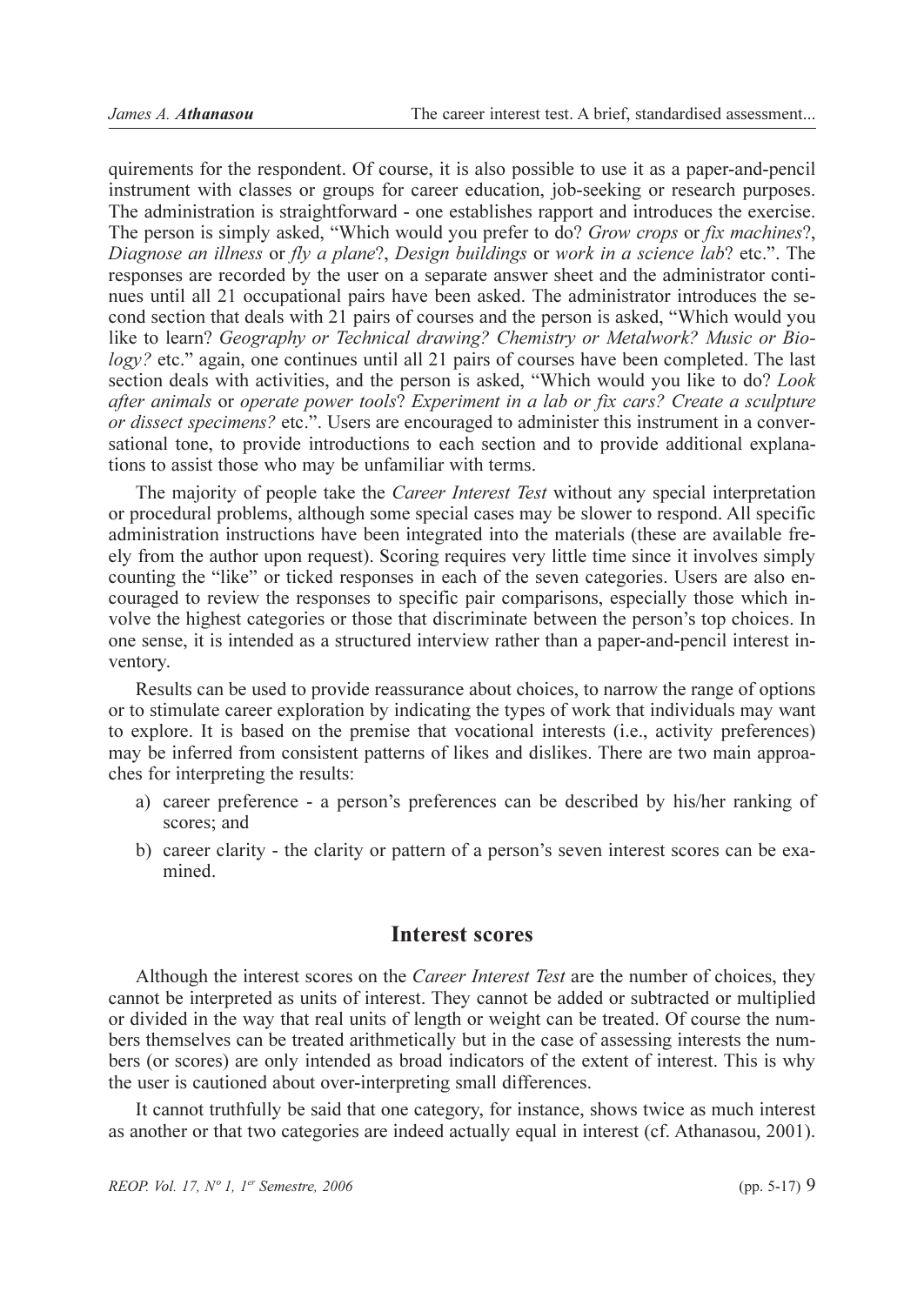The results are only approximate indicators. The results from any educational or psychological assessment are not absolutely correct scores and this is important for the user as well as the person completing the *Career Interest Test* to understand from the outset.

The final numbers depend entirely on the content of the items (jobs, courses or activities) that were offered to the person and the level of interest of the person in one of the two available choices at that point in time. At best, the scores give only a general sense of the direction (i.e., rank order) of a person's interests. In addition there are some important limitations in the traditional use of scores in interest assessment.. *viz*.:

- a) scores at various points (e.g., 3, 6, 9, 12, 15 or 18) would have vastly different errors of measurement and different reliabilities;
- b) scores are most indicative of interest at the extreme levels, such as those of high and low interest. These limitations have been raised because some laypersons may have a naive belief in the value of all scores.

Consequently, the most conservative approach for scoring purposes might be simply to rank order the results from the *Career Interest Test* recognising that small differences of 1-2 points should be ignored. Typically one should focus on the top two categories as indicators of preferences and the lowest categories would be considered as areas of probable dislike. The following sections provide some technical data on the reliability and validity of results from the Career Interest Test and are summarised from the User's Guide (Athanasou, 2006), a copy of which is available upon request.

## **Reliability information**

Reliabilities were reported originally for 2-3 months and these test-retest correlations are high. They ranged from 0.85 to 0.96 and as expected they decline over a period of 4-5 months where they ranged from 0.67 to 0.87 (Athanasou, 1988). The most recent study of test-restest reliability over a one-month period and using Version 3 with high school pupil (Athanasou, 2006) provided test-retest reliabilities from 0.67 to 0.91 (0.83 - Outdoor; 0.91 -Practical; 0.83 - Scientific; 0.87 - Creative; 0.72 - Business; 0.67 - Office; 0.81 - People Contact. Although these test-retest results provide some assurance of stability, users should be cautious in making long-term predictions from adolescent career interests. They are stable but still subject to change. Repeated assessment (with or without the Career Interest Test) is advised. Interest assessment is not seen as a one-off, once-and-for-all process.

#### Individual stability in career interests

Of greater relevance might be the stability of an individual's interest patterns rather than group performance across time. The correlation between each person's scores (across the seven categories) at two time intervals showed considerable individual stability in the patttern of interests on the *Career Interest Test*. This is illustrated in figure 2 for the same group as in the previous paragraph. Note that while most of this group showed stability in the ordering of their interests over a one-month period, there was one person in the sample of 34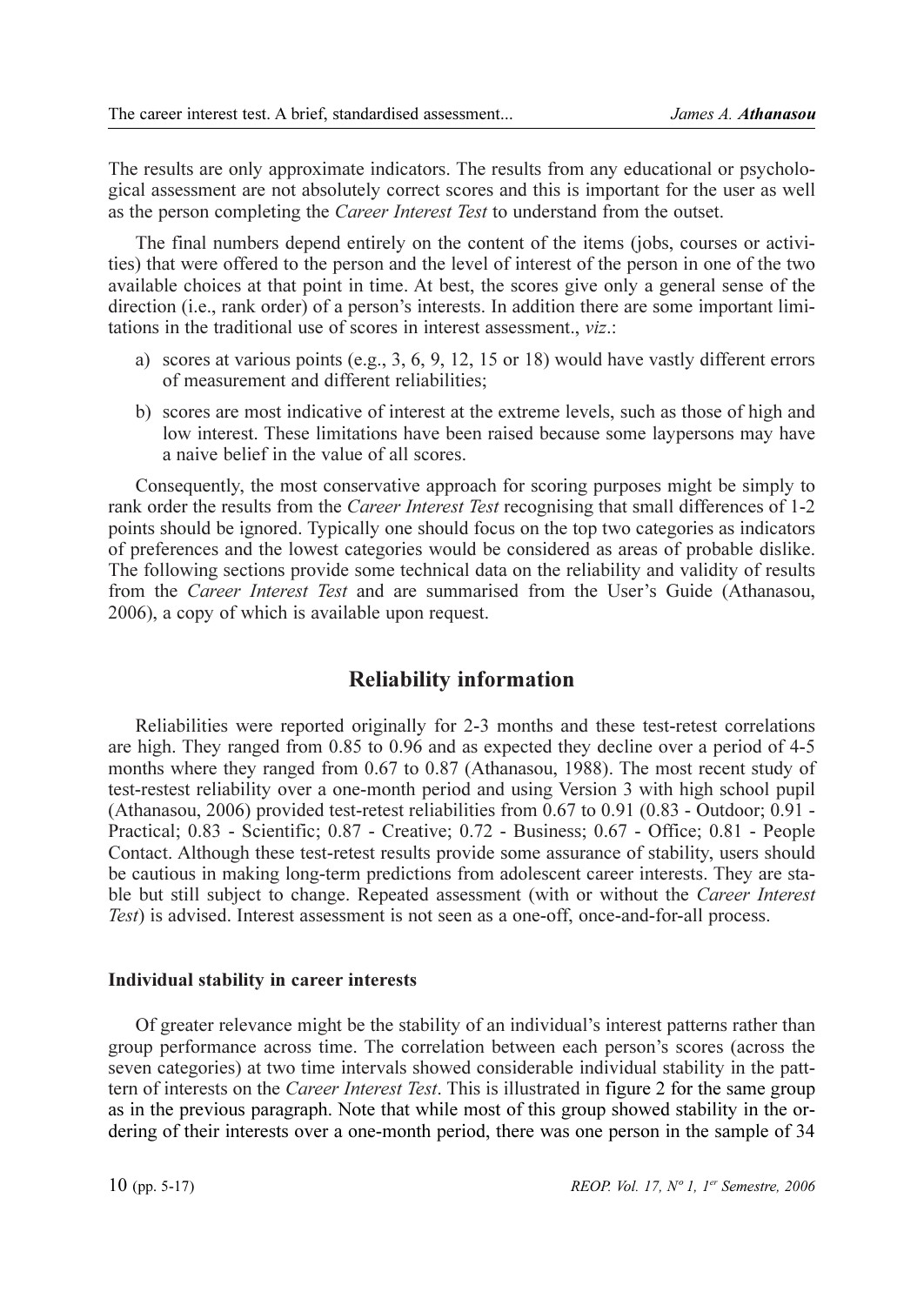who had much lower stability. Accordingly, users are advised to undertake repeated assessments of interests for any individual.



FIGURE 2. Individual test-retest correlations over a 4-week period  $(N = 34)$ .

# **Validity information**

Normative data were obtained from samples of high school pupils  $(N = 935)$  in rural and metropolitan areas. The available demographic data indicated that the average age for this cohort was 15.1 years (SD =  $0.7$ ) and the median education level was Year 10 (see Athanasou, 2006).

a) Average scores on the *Career Interest Test* categories of Practical and People Contact reflect differences in gender socialisation (see Table 1).

**TABLE 1:** Average scores on the Career Interest Test for males and females  $(N = 865)$ .

| Gender             | <b>Average Score</b> |    |    |    |    |    |    |
|--------------------|----------------------|----|----|----|----|----|----|
|                    | Ou                   | Pr | Sc | Cr | Bu | Of | Pc |
| $N = 335$<br>Males |                      | 10 |    |    | 10 |    |    |
| Females $N = 532$  |                      |    |    | 10 |    | 10 |    |

All values rounded

b) The intercorrelations between the category scores on the *Career Interest Test* reflected the forced-choice nature of responses and the matrix displays the expected low independent correlations between categories (see Table 2). The average intercorrelation that one would expect for such a matrix is  $-1/(n-1)$  where n is the number of categories. In the case of the *Career Interest Test* the actual average intercorrelation is  $-0.156$  compared with the expected average of  $-0.166$ .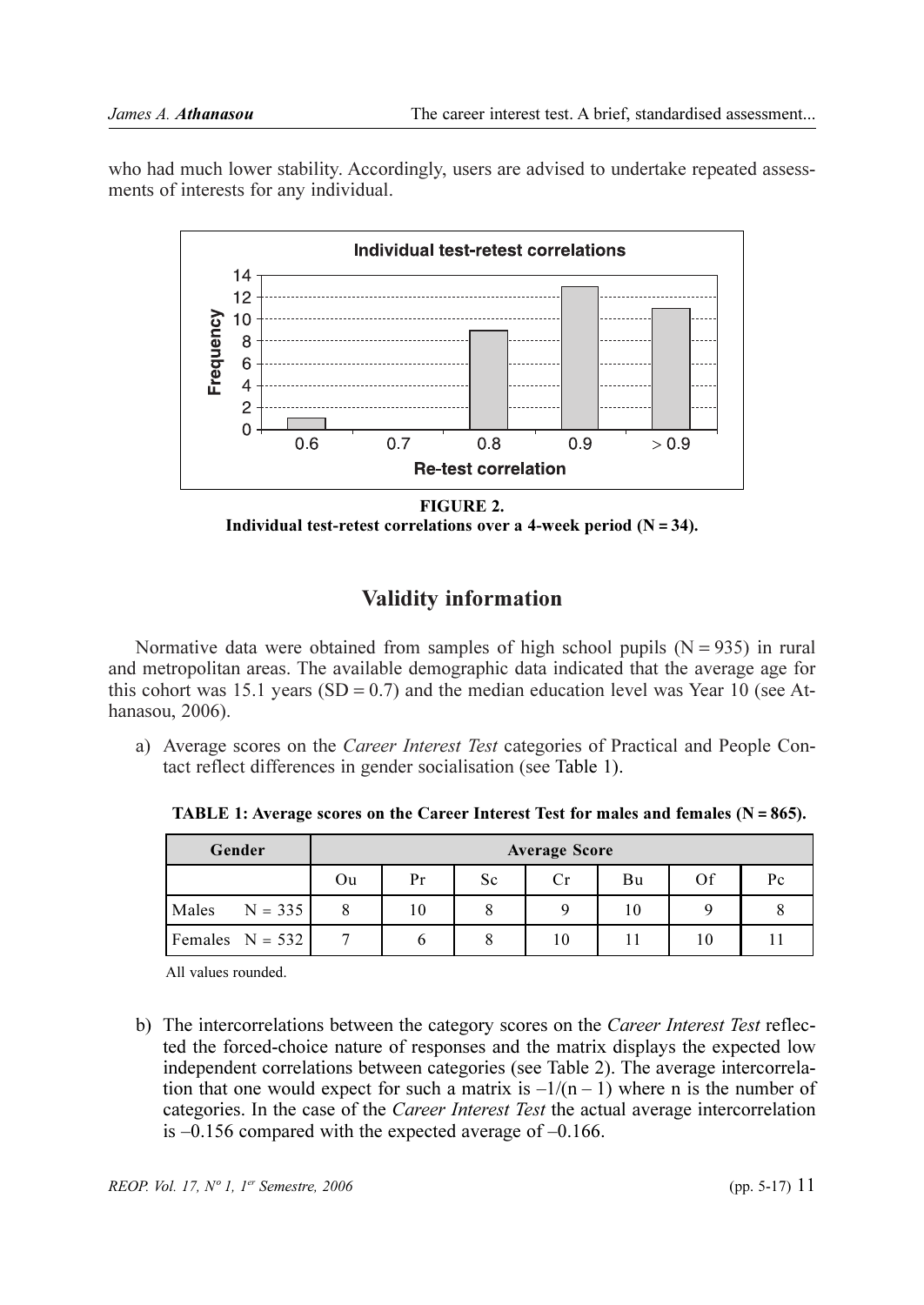|            | OU | <b>PR</b> | <b>SC</b> | CR      | <b>BU</b> | OF      | PC      |
|------------|----|-----------|-----------|---------|-----------|---------|---------|
| OU         |    | 0.19      | $-0.05$   | $-0.22$ | $-0.43$   | $-0.37$ | $-0.12$ |
| <b>PR</b>  |    |           | $-0.17$   | $-0.13$ | $-0.27$   | $-0.37$ | $-0.46$ |
| ${\rm SC}$ |    |           |           | $-0.36$ | $-0.29$   | 0.06    | $-0.19$ |
| CR         |    |           |           |         | 0.20      | $-0.26$ | $-0.00$ |
| BU         |    |           |           |         |           | 0.09    | $-0.06$ |
| OF         |    |           |           |         |           |         | $-0.07$ |
| PC         |    |           |           |         |           |         |         |

TABLE 2: Interest category intercorrelations  $(N = 935)$ .

c) Multidimensional scaling (non-metric) of the interest categories is mainly along two dimensions (see Table 3 and Figure 3). Dimension 1 is a things-versus-people (see Prediger, 1981; Roe, 1956) or possibly an underlying dimension based on gender influences on interests. The second dimension is not clear but the two dimensional representation is reasonably consistent with a circular but not necessarily hexagonal ordering of interests, like that of Holland (1997).

| <b>Variables</b> | Dim1      | Dim2      |
|------------------|-----------|-----------|
| OU               | $-0.2970$ | $-0.0166$ |
| PR               | $-0.3137$ | 0.1377    |
| SC               | $-0.0883$ | $-0.3169$ |
| CR.              | 0.1021    | 0.2801    |
| BU               | 0.2536    | 0.1358    |
| ΟF               | 0.1914    | $-0.2342$ |
| PC               | 0.1519    | 0.0142    |
| <b>Stress</b>    | 0.28      | 0.09      |

**TABLE 3: Multidimensional scaling report (** $N = 935$ **).** 

d) The *Career Interest Test* comprises three sections with occupations, courses and activities and the relationships between these three facets was positive but inferences should not be made about career interests only from one source. Information from job, course and activity preferences overlap but each contributes in its own fashion (see Table 4). The Business category shows the lowest area of overlap indicating the business interests in the *Career Interest Test* may not be well-represented by these three facets or alternatively insufficiently matured in a high school sample.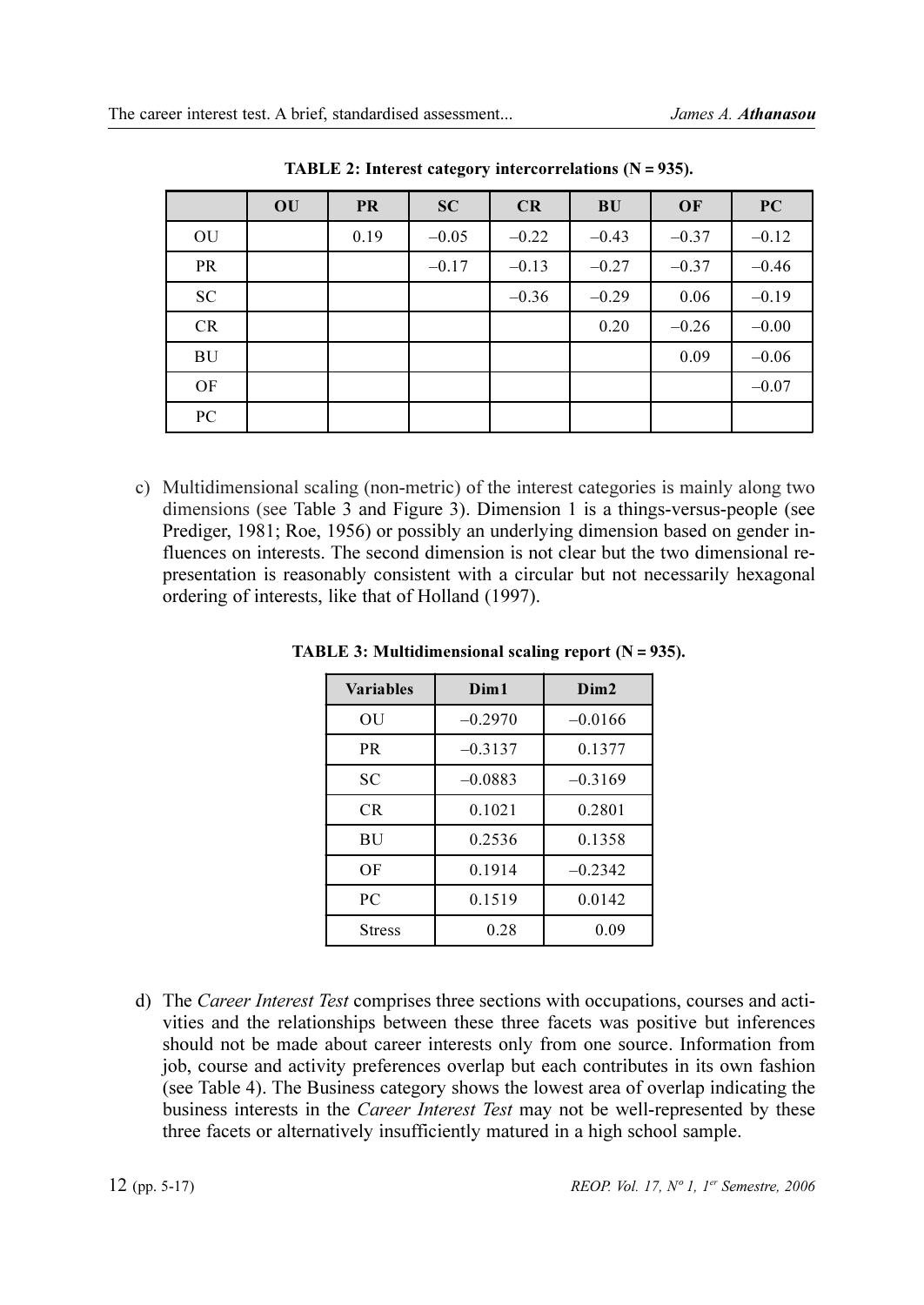

**FIGURE 3.** Multidimensional scaling analysis of the Career Interest Test categories.

| <b>Interest</b><br>category | <b>Job and course</b><br>preferences | Job and activity<br>preferences | Course and activity<br>preferences |
|-----------------------------|--------------------------------------|---------------------------------|------------------------------------|
| OU                          | 0.46                                 | 0.35                            | 0.27                               |
| <b>PR</b>                   | 0.52                                 | 0.48                            | 0.45                               |
| <b>SC</b>                   | 0.32                                 | 0.31                            | 0.42                               |
| CR                          | 0.48                                 | 0.44                            | 0.43                               |
| BU                          | 0.14                                 | 0.26                            | 0.17                               |
| OF                          | 0.51                                 | 0.40                            | 0.34                               |
| PC                          | 0.46                                 | 0.31                            | 0.31                               |

TABLE 4: Inter-relationship between job, course and activity preferences.

e) Self-estimates of interests were positively related to scores on the Career Interest Test (Athanasou, 2003). The concurrent validity of interest scores and self-estimates, rated from very low interest (1) to very high interest (7)  $(N = 329$  high school pupils) is indicated in Table 5. These are all positive and moderate correlations. Again, these are group results and not necessarily indicative of an individual. The moderate correlations would be substantially higher if these were attenuated for unreliability. For instance, assuming moderate reliability of the self-estimates of around 0.5 then the attenuated correlations in the second column of Table 5 after being corrected for unreliability would be in the range 0.68 to 0.98.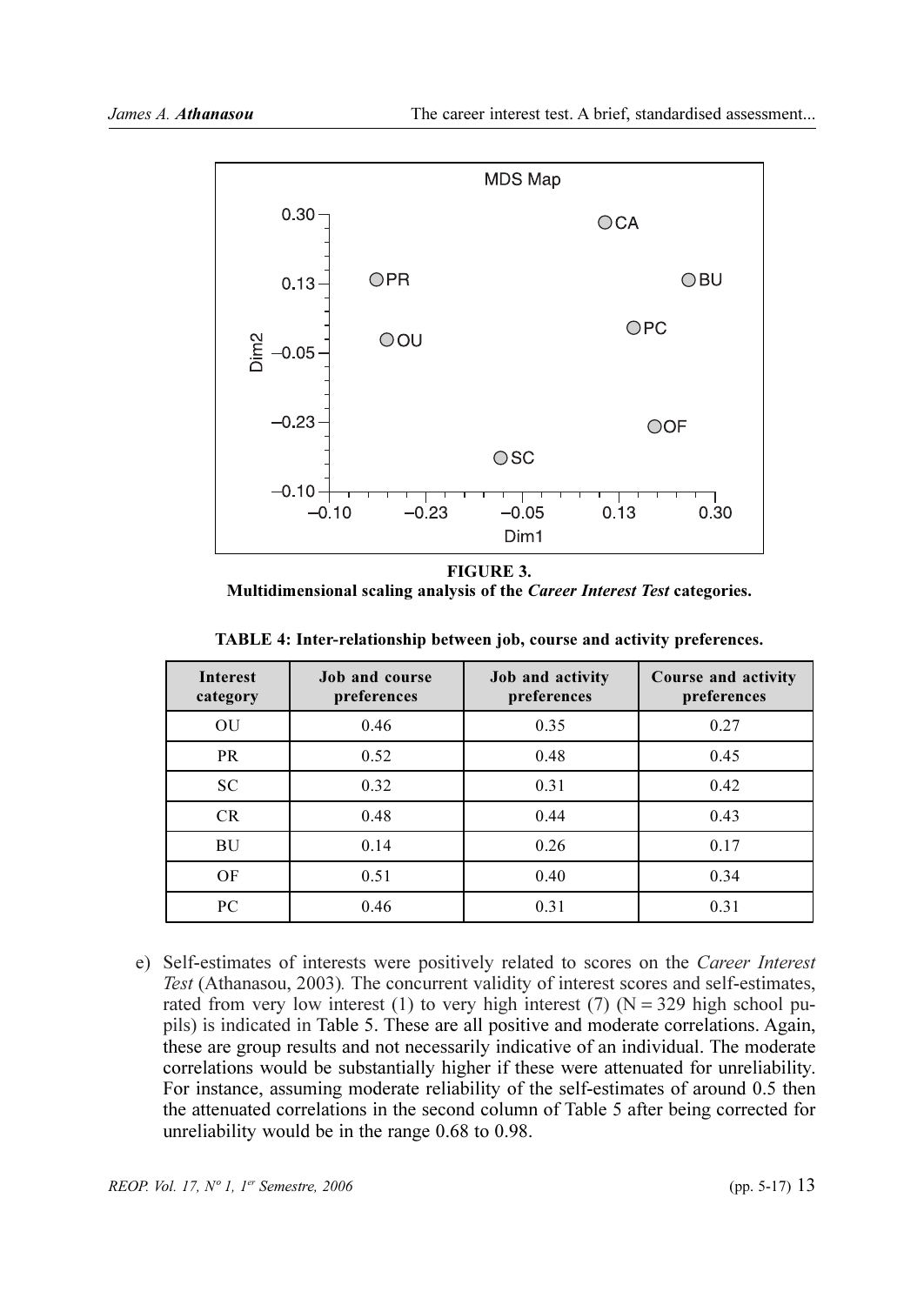| Interest category | Cit score and self-estimate |
|-------------------|-----------------------------|
| OU                | 0.47                        |
| PR                | 0.59                        |
| SC                | 0.59                        |
| CR.               | 0.52                        |
| ΒU                | 0.41                        |
| OF                | 0.57                        |
| PC                | 0.47                        |

| <b>TABLE 5: Correlation of Career Interest Test score and self-estimates.</b> |
|-------------------------------------------------------------------------------|
|-------------------------------------------------------------------------------|

f) There is some overlap between specific categories and the results of other personality and vocational measures and the results of various studies (Athanasou, 2006) are indicated in Table 6. The highest value in each row is highlighted in bold. The relationships, however, are not uniform and not always as positive as one might expect. Although this might reflect problems of sampling as well as small group sizes, it also means that the results of the Career Interest Test should not be considered always as a valid indicator of the results of other questionnaires.

| <b>Ouestionnaire</b>                                                               | Ou    | Pr    | Sc    | $C_{r}$ | B <sub>u</sub> | Of     | P <sub>c</sub> |  |  |
|------------------------------------------------------------------------------------|-------|-------|-------|---------|----------------|--------|----------------|--|--|
| RAMAK <sup>1</sup> VOCATIONAL INTEREST INVENTORY $N = 35$ adult education students |       |       |       |         |                |        |                |  |  |
| <b>Business</b>                                                                    | $-30$ | $-05$ | $-15$ | 08      | 48             | $-21$  | 12             |  |  |
| Organisation                                                                       | $-29$ | 13    | $-23$ | $-16$   | 50             | 02     | 04             |  |  |
| General Culture                                                                    | $-27$ | $-20$ | 03    | 19      | 02             | 15     | 29             |  |  |
| Service                                                                            | $-28$ | $-19$ | 11    | 00      | 22             | $-29$  | 35             |  |  |
| Arts                                                                               | $-24$ | $-19$ | $-28$ | 33      | 33             | $-35$  | 24             |  |  |
| Outdoor                                                                            | 37    | 63    | $-06$ | $-41$   | $-07$          | $-57$  | $-30$          |  |  |
| Scientific                                                                         | 08    | 28    | 26    | $-19$   | $-18$          | $-24$  | $-25$          |  |  |
| Technical                                                                          | $-11$ | 36    | $-02$ | $-07$   | $-07$          | $-21$  | 00             |  |  |
| ACER YOUTH IN TRANSITION INTEREST SURVEY $N = 34$ year 11 high school pupils       |       |       |       |         |                |        |                |  |  |
| Realistic                                                                          | 21    | 41    | 33    | $-42$   | $-23$          | $-15$  | $-31$          |  |  |
| Investigative                                                                      | 05    | 66    | $-06$ | $-37$   | 17             | $-04$  | $-55$          |  |  |
| Artistic                                                                           | 00    | $-15$ | 03    | $-17$   | 12             | 01     | 26             |  |  |
| Secial                                                                             | $-22$ | $-32$ | 30    | 15      | $-04$          | $-0.5$ | 24             |  |  |
| Enterprising                                                                       | 07    | $-40$ | 02    | 30      | $-18$          | $-11$  | 32             |  |  |
| Conventional                                                                       | $-04$ | $-20$ | $-06$ | $-04$   | 27             | 21     | $-04$          |  |  |

TABLE 6: Correlation of Career Interest Test scores and results from other inventories.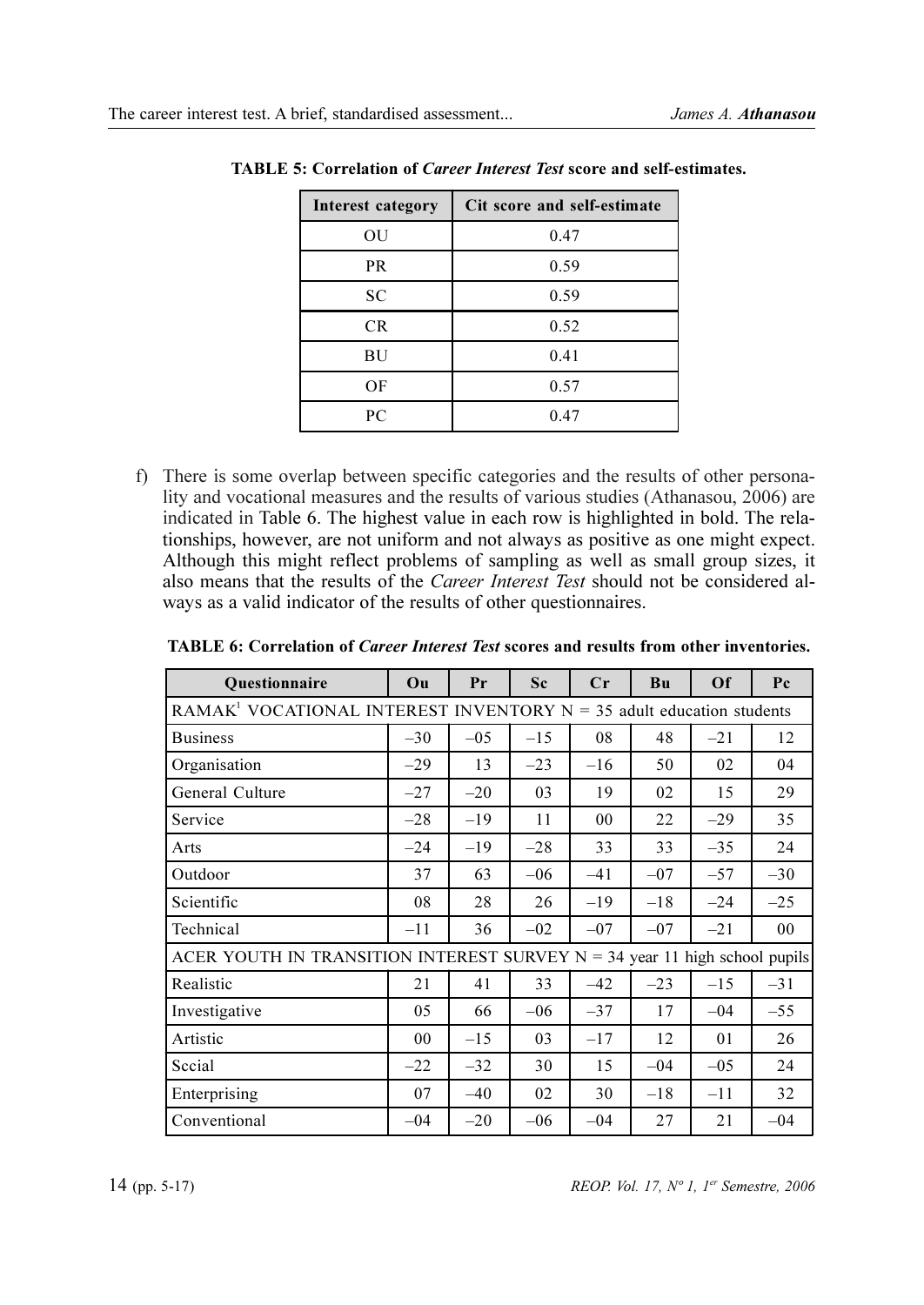| <b>Ouestionnaire</b>                                                          | Ou             | Pr             | Sc    | Cr    | Bu     | Of    | Pc    |  |  |
|-------------------------------------------------------------------------------|----------------|----------------|-------|-------|--------|-------|-------|--|--|
| KUDER CAREER SURVEY $N = 27$ male and female organisational learning students |                |                |       |       |        |       |       |  |  |
| Nature                                                                        | 49             | 09             | $-43$ | 35    | $-35$  | $-36$ | 06    |  |  |
| Mechanical                                                                    | 23             | 45             | $-27$ | 03    | 11     | $-19$ | $-50$ |  |  |
| Computational                                                                 | $-17$          | $-27$          | 09    | $-49$ | 38     | 38    | 11    |  |  |
| Scientific                                                                    | $-20$          | 25             | 14    | 15    | $-07$  | $-25$ | 06    |  |  |
| <b>Sales</b>                                                                  | $-32$          | 09             | 24    | 16    | 09     | $-09$ | $-27$ |  |  |
| Artistic                                                                      | 36             | $-01$          | $-17$ | 61    | $-37$  | $-42$ | 30    |  |  |
| Musical                                                                       | $-02$          | 15             | $-07$ | 07    | 13     | $-03$ | 00    |  |  |
| Human                                                                         | 18             | $-44$          | $-26$ | 29    | $-28$  | $-17$ | 73    |  |  |
| Comm                                                                          | $-13$          | $-12$          | $-25$ | 27    | $-08$  | $-06$ | 28    |  |  |
| Office                                                                        | $-21$          | 05             | 31    | –68   | 34     | 54    | -49   |  |  |
| MY VOCATIONAL SITUATION $N = 26$ high school pupils                           |                |                |       |       |        |       |       |  |  |
| Vocational identity                                                           | $-20$          | 03             | 34    | 09    | $-47$  | $-12$ | $2 -$ |  |  |
| Occupational information                                                      | $-22$          | 09             | 32    | 23    | $-05$  | $-24$ | $-18$ |  |  |
| <b>Barriers</b>                                                               | $-0.3$         | 14             | $-14$ | 25    | 10     | $-19$ | $-11$ |  |  |
| NEW ENGLAND PERSONALITY QUESTIONNAIRE N = 20 pupils                           |                |                |       |       |        |       |       |  |  |
| Extraversion                                                                  | $-03$          | $-5$           | $-02$ | $-26$ | 10     | 28    | 24    |  |  |
| Anxiety                                                                       | $-17$          | 21             | $-26$ | $-09$ | 18     | 03    | $-30$ |  |  |
| Flexibility                                                                   | 47             | 07             | $-04$ | 24    | $-23$  | $-41$ | $-33$ |  |  |
| $MARLOW-CROWNE$ SOCIAL DESIRABILITY $N = 31$ PUPILS                           |                |                |       |       |        |       |       |  |  |
| Social desirability responding                                                | $-11$          | $-18$          | 16    | $-24$ | 12     | 23    | 17    |  |  |
| PERSONNEL SELECTION TEST $N = 94$ junior high school pupils                   |                |                |       |       |        |       |       |  |  |
| Verbal                                                                        | $-10$          | $-28$          | $-02$ | 10    | 06     | 15    | 20    |  |  |
| Numerical                                                                     | 02             | $-21$          | $-03$ | 03    | 11     | 00    | 08    |  |  |
| Spatial                                                                       | 0 <sub>0</sub> | 0 <sub>0</sub> | $-14$ | 13    | $-0.3$ | 03    | 00    |  |  |
| PERSONNEL SELECTION TEST1 $N = 39$ adult education students                   |                |                |       |       |        |       |       |  |  |
| Verbal                                                                        | 01             | $-17$          | 15    | 52    | $-39$  | $-12$ | $-02$ |  |  |
| Numerical                                                                     | 13             | 01             | 02    | 05    | $-07$  | $-03$ | $-26$ |  |  |
| Spatial                                                                       | 30             | $-02$          | 05    | $-12$ | $-09$  | 02    | $-18$ |  |  |

#### TABLE 6 (continued): Correlation of Career Interest Test scores and results from other inventories.

Source: CIT Manual 1988, p.32; and unpublished data.

<sup>1</sup> Spearman rank correlations.

# Concluding comments

The Career Interest Test was developed originally to meet the need for a comprehensive Australian interest survey that would be useful for a broad range of career goals. It has now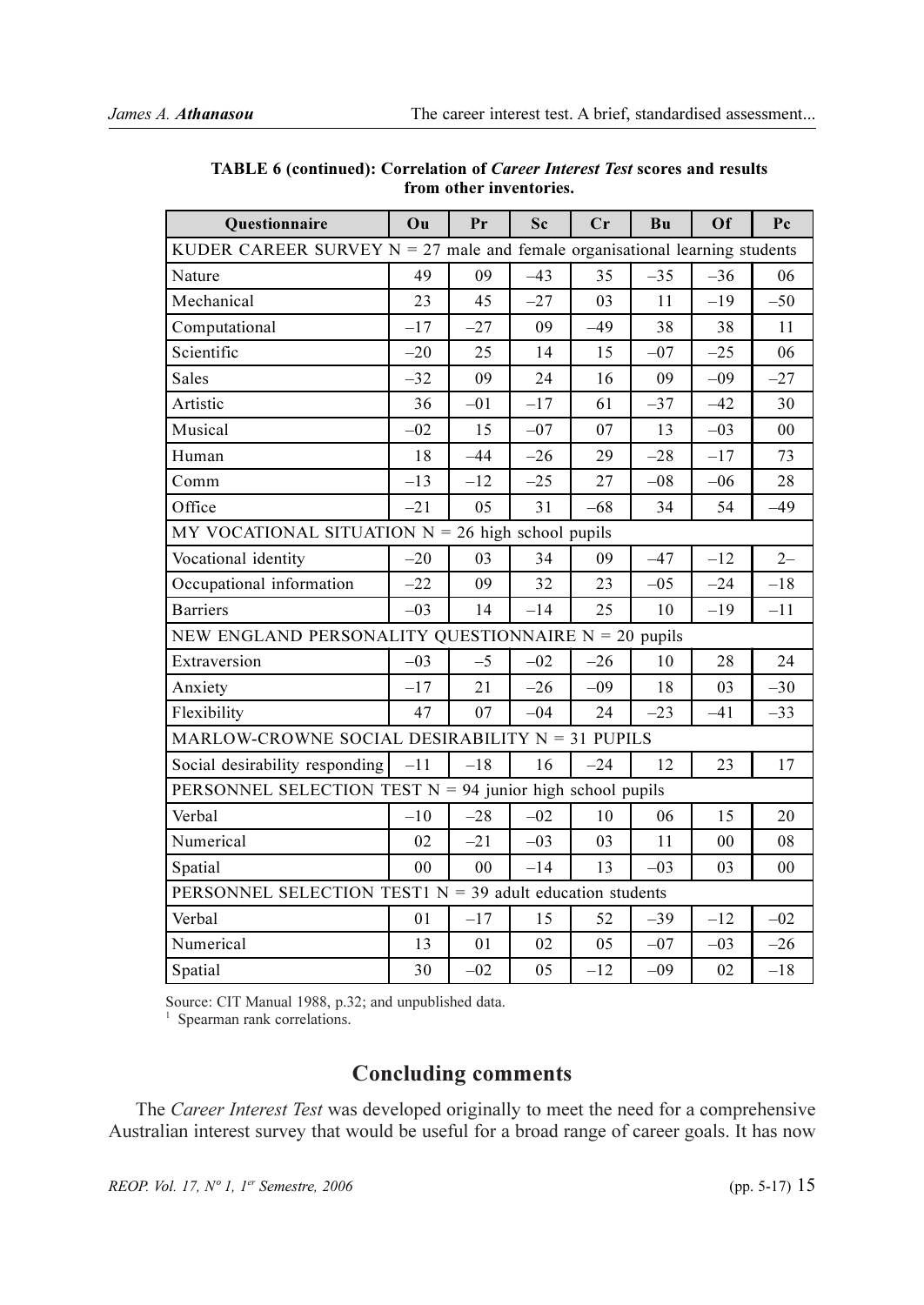found application in Ireland, Sri Lanka and the Middle East. The framework should find universal application but the content will need to be culturally specific.

Some criteria that served as guides during the early phases of development were:

- a) a manageable range of interest categories;
- b) sufficient categories for a comprehensive evaluation;
- c) easy and accurate administration;
- d) a combination of items from jobs, courses and activities;
- e) interpretation procedures that report and display personal results; and
- f) a test with high technical qualities within an easily understood framework.

Users should feel reassured about the reliability of the results based on group and individual comparisons but some caution about the validity or meaningfulness of the responses is always warranted. The available evidence is that the Career Interest Test may not always overlap with other measures. Secondly, caution is required in making long-term predictions from the answers to the *Career Interest Test*, let alone any interest questionnaire.

It is recommended that the *Career interest Test* is always used in conjunction with a thorough careers interview and as part of a career exploration program for a person. It should not be used in a 'test-and-tell' fashion. This assessment of interests does not view the separate interests as traits but as categories of likely reinforcers.

The Career Interest Test is helpful in a career guidance context where there is insufficient information available to a person for them to decide about their current career interests. If a person's areas of career interests are clearly defined and stated then it suffices to use simple resources such as a classification of careers by interest categories and educational level.

Furthermore, in providing assistance there are a number of obvious factors other than interests that should be taken into account. These include special talents, educational achievements, a persons' temperament, the range of opportunities, work experience, occupational information, one's personal values and any limiting factors that cannot be overcome (see Patton & McMahon, 1998 for a summary of influences from a systems theory perspective). Nevertheless, where adolescent interests are not clear then the results from the Career *Interest Test* may be used to search for occupations that are compatible with the highest interest categories. Practical assistance is available in the form of a *Personal Profile* handed to each person, and a Classification of Occupations by Interest Categories (copies of these are available from the author upon request).

While post-modern career theorists have quite rightly criticised the unthinking use of tests and a mindless dependence on a static trait-factor theory there is still some scope for each person to construct a career plan on the basis of their preferences or interests and to seek their own best person-environment fit. In this case career interests can be integrated as a dynamic and ongoing component within a constructivist perspective and narrative approach to each person's career.

## Acknowledgement

The support of Dr Beatriz Malik Lievano in the preparation of this paper together with the helpful comments of two anonymous reviewers are gratefully acknowledged.